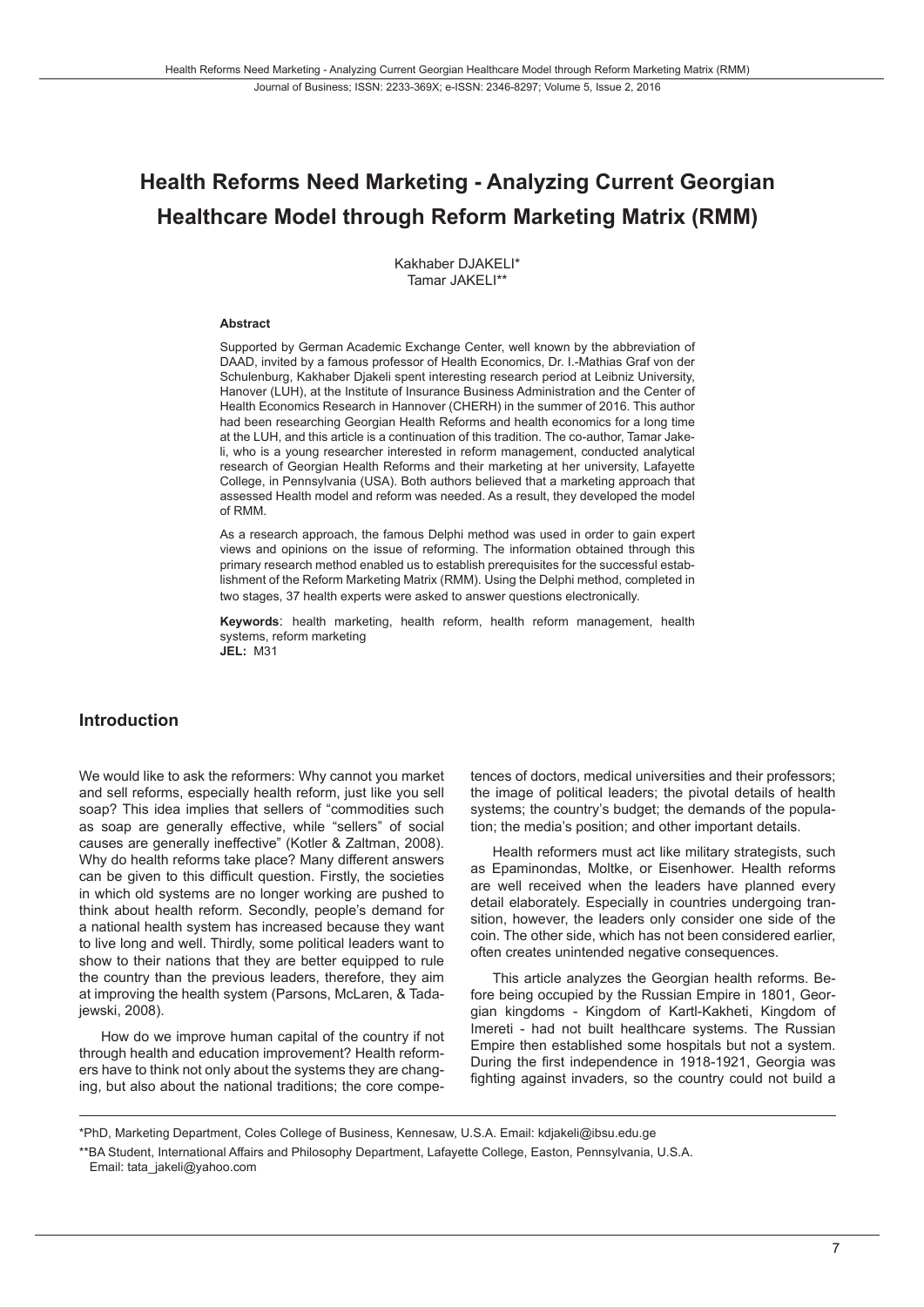health system for the entire nation. The Soviets occupied Georgia in 1921. The Soviet Union was known as a global budgeting financier of basic health benefit package for their population. Georgia, as a one of the Soviet Republics, was a part of the state-controlled Semashko Health model. Now, many argue that the Soviet Semashko Health model was very similar to the British Beveridge model of healthcare. But we can find more differences between these models than similarities.

In the early 90s, the Soviet Union with its health system finally demised. The nations that had been dreaming of freedom finally achieved independence and started their long fight to build states. But what is a state without health?

## **The First and the Second Health Reforms in Independent Georgia**

Independent Georgia engaged in health reform three times, in 1994, in 2007, and in 2012-2013 and continued in 2014, respectively. All these reforms had their reasons.

**The first reform:** "At the time of its independence, April 9, 1991, Georgia appeared to be relatively well off republic with fairly good growth potential" (Collins, 2005). But the country's ties to the Soviet Union and its main descendant, the Russian Federation, were cut and already in 1993 the model of Semashko was totally removed. The principles that had guided the Soviet System, such as territorial planning of polyclinics and the Feldsher stations, were finally abolished in Georgia. Encouraged and financially supported by the World Bank, the Georgian government in 1994 started first healthcare reform: a) to create the legal basis for new health system; b) to decentralize its management; c) to make transition to program based funding; d) to prioritize importance of primary health care; e) to encourage the transition to principles of health insurance, support privatization process and set up the rules of accreditation and licensing of health facilities and medical personnel; f) to reform the medical education.

Many things happened in the period of first reform, and decentralization and privatization efforts started. More than 400 state health institutions were privatized, and the number of hospital beds decreased from 57000 to approximately 44000. The medical insurance law was confirmed by the parliament of Georgia, but in that "dark ages of transformation" (author's title of that period) insurance companies were still being born, so they could not influence the process positively. To collect healthcare payments and funds for the state insurance program, Georgian government created the State Medical Insurance Company (SMIC) (Djakeli, 2014). In theory, the basic healthcare, and the primary and essential hospital care could be covered by the state funded programs. But in reality the reform failed because of the state's weakness. Formal and informal out-of-pocket payments constituted a large part of the total healthcare expenditures - 74.7% in 2003 (World Health Organization, 2009). 39 programs were funded by the State Medical Insurance Company. In 1999, nearly 700 health care providers carried out work on 1300 contracts (with the State

Medical Insurance Company - SMIC) (Gamkrelidze, Rifat, Gotsadze, & Maclehose, 2002). "After more than a decade of reform implementation, however, the results have been disappointing" (Collins, 2003). Accordingly, due to the shortage of funding, state medical standards approved by the Ministry of Labor, Health and Social Affairs (MOLHSA) failed and lost their reputation in the healthcare market of the country. In 1999, Georgia spent 0, 59 percent of its GDP on health care. The WHO's unified index for health system's performance – the DALE (Disability Adjusted Life Expectancy) for "health expenditures" per capita ranked the country as 125th. In 2002, the Georgian health system almost collapsed owing to a lack of state funding" (Federal Office of Migration BFM, 2011). "In the health sector, an impressive array of plans and reform initiatives coincided with abysmally low spending (0.6 percent of GDP in 1999) – lower than most low-income African countries" (European Stability Initiative, 2010, Georgia's Libertarian Revolution Part Three: Jacobins in Tbilisi). The main causes that led to the failure of the health reform were identified as following: a) widespread corruption in the healthcare system and in the country, b) failure of the country's economy, c) poor and irrational reform-strategy, d) poor structure and non-linkages to healthcare delivery. The first health reform ethics according its character was only utilitarian.

**The second reform:** The idea design for the second health reform was started in 2006 under the influence of Prime Minister and the think-tank of the Georgian government Mr. Kakha Bendukidze. The main goal for second health reform in independent Georgia was to ensure financial accessibility to the Medical services especially for the vulnerable population.The liberal thoughts of Milton Friedman helped Georgia in this case. His book, called "Capitalism and freedom" (Friedman, 1982), had influenced Mr. Bendukidze to such an extent that he offered the Georgian government Friedman's liberal ideas for Health Financing (Djakeli, 2014). As we know, Milton Friedman advocated for the vouchers. The Government of Georgia decided to give the Health voucher to vulnerable populations or to those who could not afford the payment for the healthcare themselves. The recipient of the voucher could select a private insurance company and give them the voucher in exchange for health insurance. Many people soon became insured by private insurance companies. For voucher holders, the country paid insurance premium, with an initial amount of 10 GEL per person. The sum of insurance premium paid by the country to private insurance companies soon increased approximately two times for one person. Accordingly, the vulnerable persons became the most attractive customers for private insurance companies. They soon started to compete to gain the vulnerable populations as customers. The second health reform encouraged: a) more rapid privatization of health care infrastructure, b) targeting of the most vulnerable population groups with comprehensive health insurance coverage, c) channeling of public funding to targeted vulnerable groups through private insurance companies, d) reduction of health sector regulation to an essential minimum, and e) retaining of the most essential public health functions as governmental responsibility (UNICEF Report, 2010). The process of reforms was not easy. It was backed by so called Zero Tolerance policy to bribing and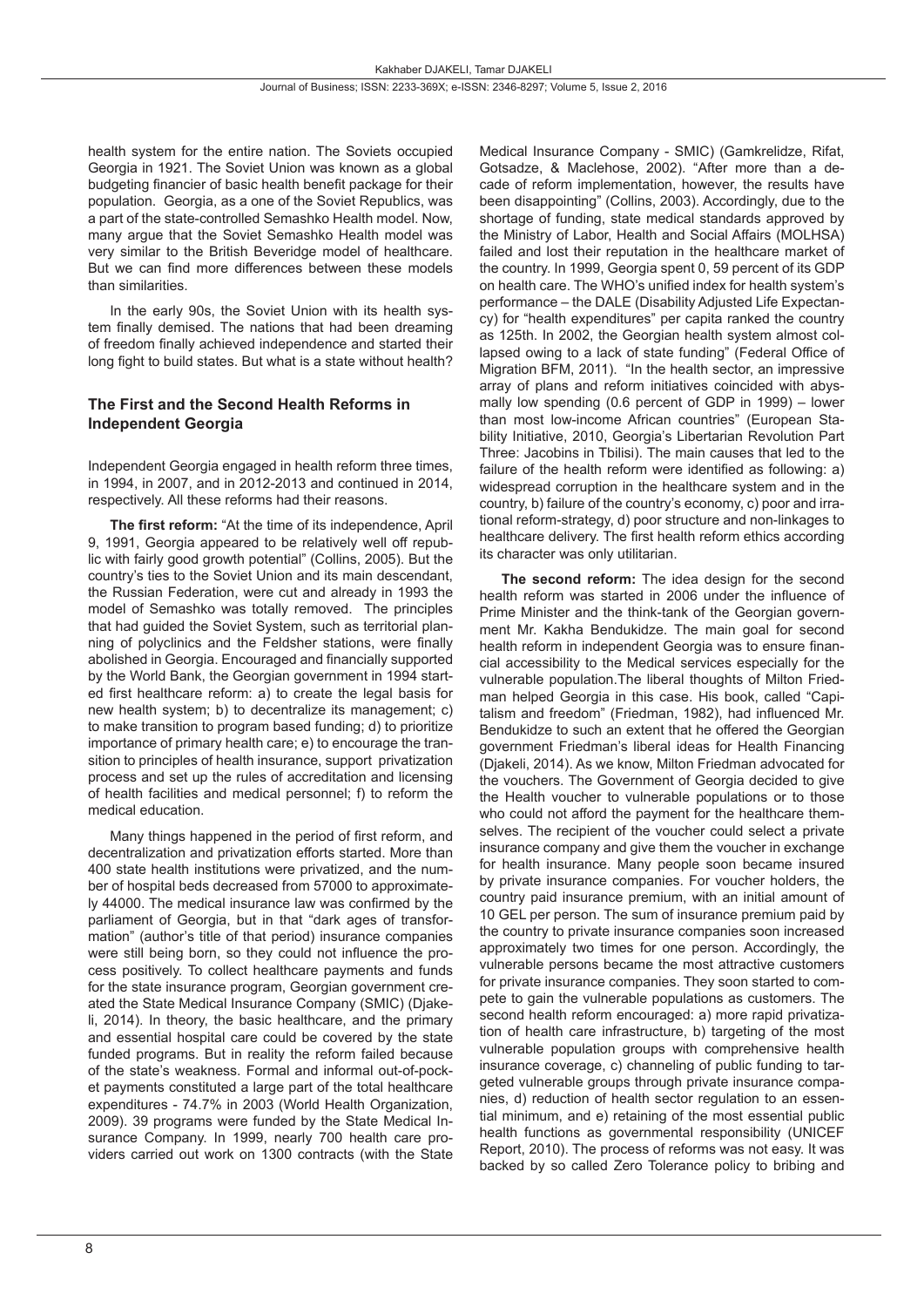corruption, started in 2004 by the President of Georgia, Mikhail Saakashvili. Because corruption was abolished, the state budget of Georgia increased rapidly. Leading coalition "United National Movement of Georgia" officially declared that they follow liberalism and ideas of libertarian economy. Therefore, the state regulation policies were weakened in health sector. According to some authors, this was not a positive development, but this is disputed. Insurance companies, that had been receiving health insurance premiums from the government, invested money in the health facilities. "In no other European country does the private sector pay as high a proportion of healthcare costs as in Georgia. The infrastructure and services and the qualifications of medical staff have improved significantly in the last few years. The switch to the family doctor system for basic care is also well advanced in some regions" (Federal Office of Migration BFM, 2011). Through voucher, in 2008 health insurance was given to more than 656 000 vulnerable persons. In 2009 this type of health insurance extended to the refugees too. In 2010 the health insurance, through voucher exchange, was given to 888 368 persons. But private insurance companies in that period calculated their losses, which reached 96% (Verulava, 2014). The achievements of this very interesting second health reform were: a) four years after the initiation of reforms, 1.2 million people (out of approximately 4.6 million total country population) were covered by health insurance by private insurance companies through public funding (UNICEF Report, 2010); b) Georgian state increased insurance culture among people and many from employed population started to look for corporate or individual health insurance at private insurance companies; c) private insurance companies became stronger through state funded health insurance activities; d) Georgian health system began to have the following facilities: emergency centers, centers for outpatient treatment, (outpatient or inpatient) polyclinics, specialist hospitals and birthing centers, medical research institutions (with patient beds), dental surgeries, and pharmacies. Additionally, each town had at least one hospital and one center for outpatient treatment. A family doctor and a nurse were stationed in each village (Federal Office of Migration BFM, 2011). But the main disadvantage of that time was that a large part of the population was left without insurance. The private insurance companies that invested their money into health facilities became monopolists. If we are interested in the ethics of this reform, we can say that it had a liberal character.

# **The Third Health Reform in the Independent Georgia**

In the Parliamentary Elections of 2012, the "United National Movement of Georgia" that had been the leader of Georgian libertarianism for nine years was suddenly defeated. The alliance, non-liberal but democratic "Georgian Dream – Bidzina Ivanishvili," emerged as the winning coalition.

From 23 February of 2013, according to State N36 restriction, the new health reform was started and "Universal Health Care" model was implemented (Acts of Ministry of Labor, Health & Social Affairs of Georgia, 2014). The goal of these new beginnings was to provide all citizens of Georgia with basic benefit package. In the initial stage of this program, it intended to give the beneficiaries' only minimal package of health care. This minimal package involved family doctor care, consultations, and the urgent need satisfaction of secondary and tertiary care. From 1 July of 2013, the program extended to planned surgeries, urgent ambulatory care, urgent stationary care and limited medical analyses.

An innovative feature of the "Universal Health Care" is that it covers not only the citizens of Georgia but also non-citizens living in or traveling to Georgia. The program allows the beneficiaries themselves to choose the health facility. For planned stationary care, the beneficiaries must apply to the Social Service Agency and get a guarantee paper.

The WHO, USAID and World Bank experts in 2014 made their assessment of annual achievements of the State Program "Universal Health Care". The American Development Agency's health project also supported research about the satisfaction of the customers. The survey was conducted by telephone. 96.4% of the survey participants were mostly satisfied by the hospital and the urgent ambulatory care.

The program financing has rapidly increased. It went from 365 million GEL to 634 million GEL in 2013 and now in 2016 it has already reached 800 million GEL.

The Georgian government is saying that it has established universal instrument for people to utilize health services. They believe that 3,4 millions of the citizens are covered by this universal model. Corporate health insurance covers 546 thousand citizens of Georgia, and 560 thousand citizens receive health insurance from the state. By 5 May of 2014, approximately 2.3 million beneficiaries were registered for this program. 383 707 cases were fixed, among them urgent ambulant care cases – 229 480, urgent stationary care – 81 495, planned surgery – 27 030 cases and cardio surgery 1 107 cases, chemotherapy, hormone and laser therapy cases – 12 308, birth cases – 31 867. The state also made assessment of this universal health care model and established the following picture:

- Research of population shows that 96,4% of all respondents are satisfied by hospital care, urgent ambulatory care;

- 80,3% of beneficiaries are satisfied by planned ambulatory care;

- In the component of planned ambulatory survey, 84,1% of respondents are saying that they have free choices and program is strong due to financial support from government;

- 78.2% in the survey component of urgent ambulatory, planned hospitalization say that program has the advantages of free choice and financial support;

- Out-of pocket payments have drastically declined in Georgia due to this program;

- The biggest reason of non-satisfaction with the program comes from "long waiting lists";

- The ethics of the reform is strongly communitarian.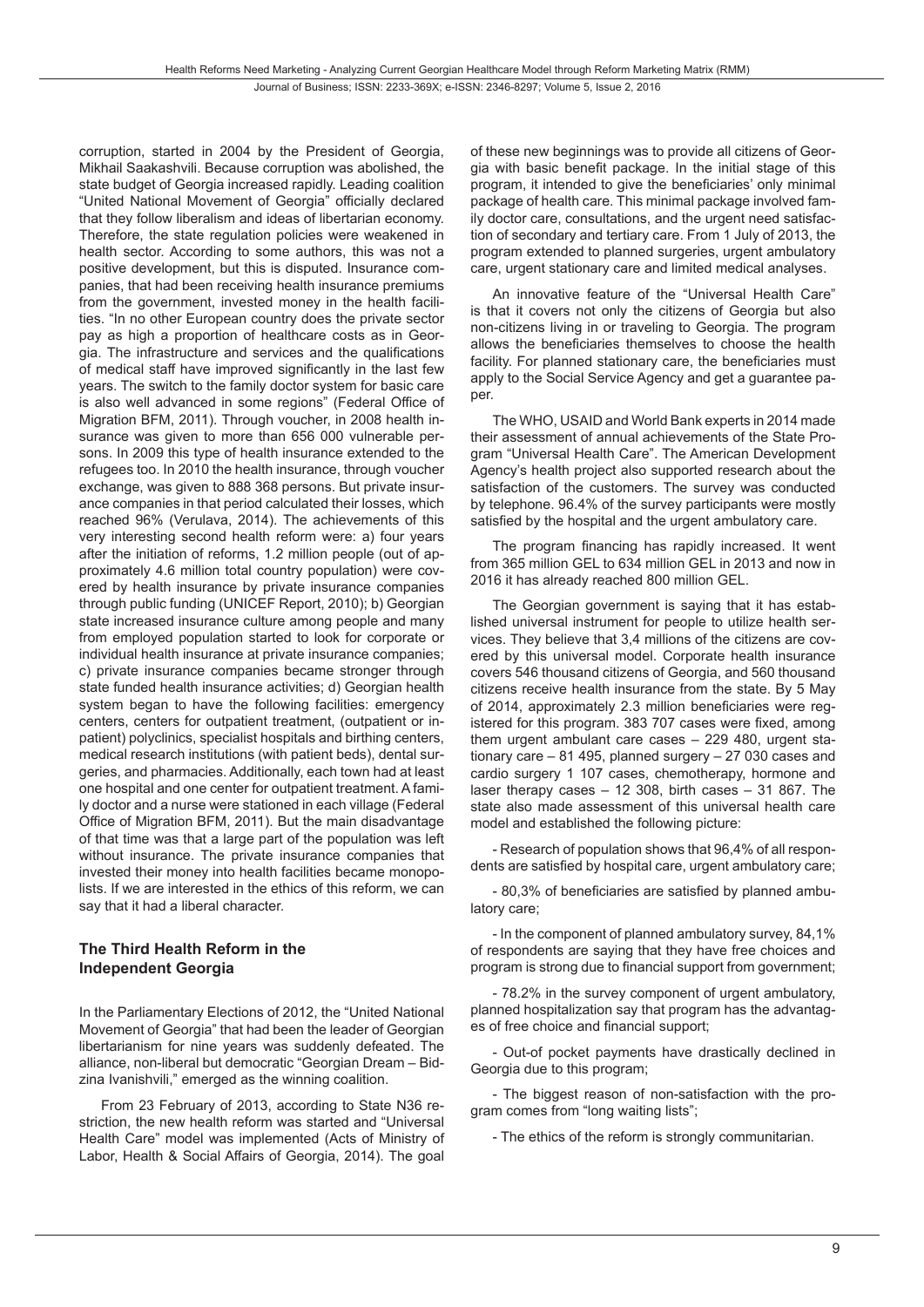### **What is Consumer-Driven Health Care and How it Works in Private Sector**

How do we assess health systems according to their customer centricity? Let us first revisit private health system changes and determine what needs evaluation. Private health system changes or reforms enable us to better understand customer-oriented health reform marketing. They are planned for employees, and assessed according to the logic of rational man and the rules of marketing.

In 2009, the company Intel, trying to tame soaring health care costs, encouraged its employees to be more involved in the purchasing process of their own healthcare. The company thus implemented new model of healthcare. Intel offered its employees:

- Higher-deductible plans with lower premiums,
- Tax-advantaged accounts,
- Tired-provider options,

- Optional annual health checks, with ability to reduce premiums or deductibles,

- Health coaches,
- Free fitness classes.

But all these measures did not work until Intel implemented a new type of approach – purchasing power in markets where the company had operations in order to influence healthcare providers, health plan administrators, insurers and other employers to rise above their competing self-interests and build entire health Care System (McDonalds, Mecklenburg, & Martin, 2015).

The company started to use lean improvement method in healthcare to manage costs and quality. The results were significant: "treatment costs of certain medical conditions fell by 24% to 49%, patients could access care and return to work faster, patient satisfaction improved, and more than 10,000 hours' worth of waste in health care suppliers business process was eliminated" (McDonalds, et al., 2015, p. 41). The healthcare model being implemented by Intel, called "Healthcare Marketplace Collaborative Modell" or

HMC has the potential to be a game changer. According to its ethics, this model is much more communitarian than any health models implemented in private or public sector.

Perhaps some readers would think that Health Plans were also the same. In fact, health plans were not the same. Some plans were not rational and involved more unnecessary visits. "Without strong pressure, they would not make enough effort to provide the highest-quality, lowest-cost care possible" (McDonalds, et al., 2015).

The steps that Intel has implemented to establish Healthcare Marketplace Collaborative Model are the following:

- It made explicit what each player – Employer, Provider, Insurer, Physician leader - can do well to work effectively for every member of HMC (Figure 1: HMC model);



Figure 1. HMC Model Source: McDonalds, et al., 2015, p. 41

- HMC model established a shared aim - one big goal that is interesting for all stakeholders;

- Rather than develop new protocols, common for autocrats, Intel offered to use traditional easy metrics and lean lingo, value stream systems, which made the system more accessible and affordable (Figure 2: Traditional approach).

|                                | Table 1. HMC       |                                 |          |                           |                                 |                 |           |
|--------------------------------|--------------------|---------------------------------|----------|---------------------------|---------------------------------|-----------------|-----------|
| <b>Success</b><br>Measures     | Lower<br>back pain | Shoulder,<br>knee & hip<br>pain | Headache | <b>Breast</b><br>problems | Upper<br>respiratory<br>illness | <b>Diabetes</b> | Screening |
| Same-day<br>access             | 93%                | 86%                             | 100%     | 26%                       | 100%                            | 100%            | 100%      |
| Patient<br>satisfaction        | 98%                | 98%                             | 92%      | 94%                       | 100%                            | 96%             | 96%       |
| Evidence-<br>based<br>medicine | 92%                | 81%                             | N/A      | 100%                      | N/A                             | N/A             | N/A       |
| Rapid return<br>to function    | 99%                | 97%                             | N/A      | 42%                       | N/A                             | N/A             | N/A       |
| Savings in<br>direct costs     | 23,5%              | 37,7%                           | 49,1%    | N/A                       | N/A                             | N/A             | N/A       |
| Initiated                      | 2010               | 2010                            | 2011     | 2012                      | 2012                            | 2013            | 2012      |
| Duration                       | 35MOS              | 35MOS                           | 24MOS    | 38MOS                     | 18MOS                           | 10MOS           | 14MOS     |
| No. of<br>patients             | 499                | 343                             | 657      | 86                        | 111                             | 47              | 151       |

Source: McDonalds, et al., 2015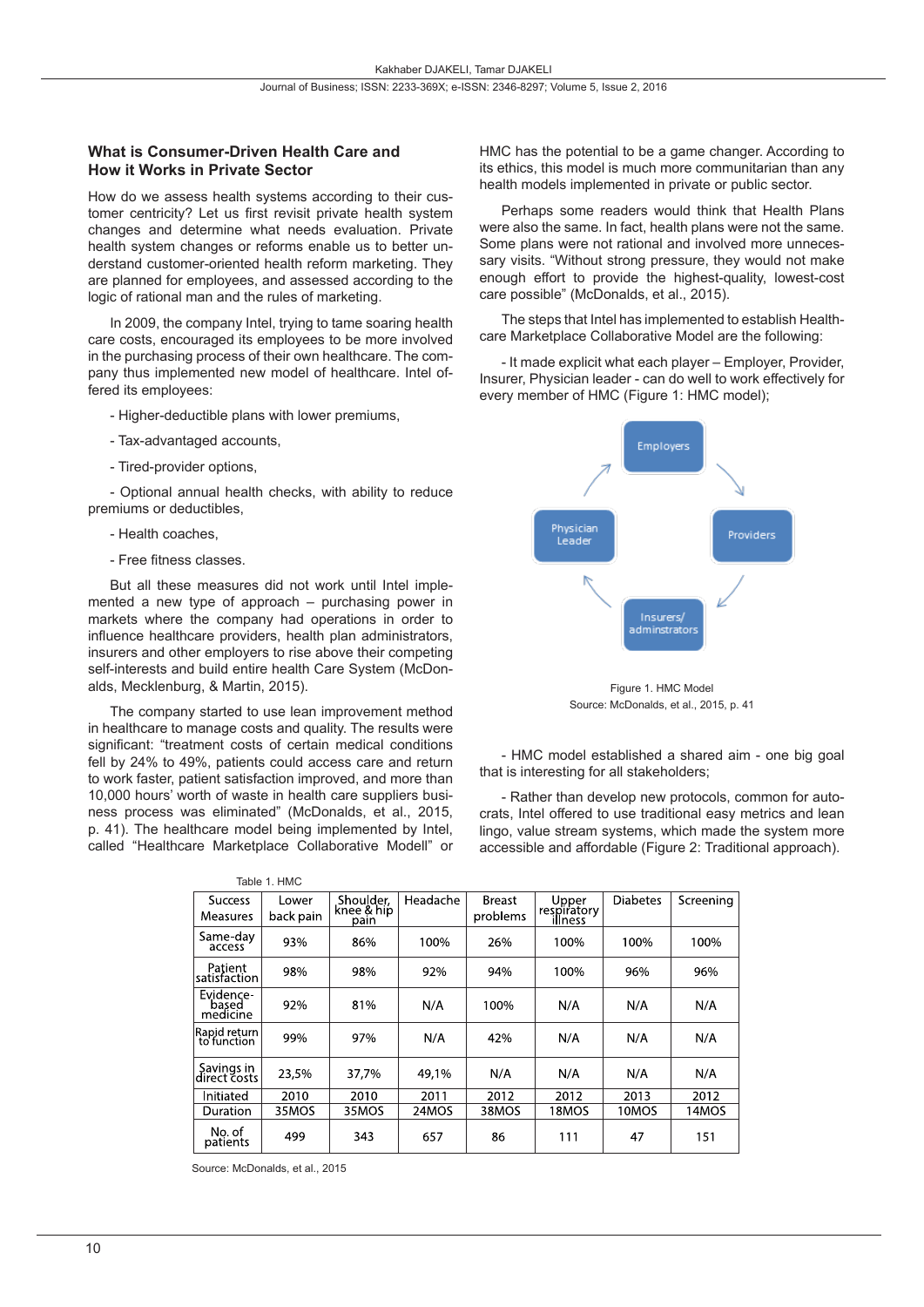To measure results, the HMC chose five metrics that addressed the aim of better, faster and more affordable care (Figure 3: The HMC Process).

Goals were set like this:

- 85% of patients calling for appointment could get it in one business day;

- 100% percent of patients would refer a friend to the clinic;

- 100% percent of patients would receive research based medical treatment;

- 90% would meet targets for number of days to resume normal daily routine (Table 1).

The differentiation of HMC from the traditional method can be shown also graphically:

# **General Question - How Do We Assess Customer Oriented Reforms, Especially in Health Sector?**

Generally health reforms are implemented to increase the population's well-being. In several ways, it is different from other types of reforms. But what is similar between the health care and for example, military reforms is that often we are prepared to fight the last war, not the next.Yet, the health reformers must be prepared to fight the next war. That's why health reformers need marketing.

Because reforms are made for people, we can involve into this process more marketing than we are currently utilizing. The interesting part of health reforms is how to create value. The reform must be branded because it is for people.

The customer-centricity of health reforms is needed. If reform is customer centered, than the entire health system will be customer-centered too. We know how it is important to be customer oriented in business. For example "over the past decade, many companies have refocused their



Source: McDonalds, et al., 2015

What can be adopted from these models? We can guess that high accessibility, affordability and smartness of health system are much appreciated in corporate life. The same assessment criteria can be used by countries to make their health systems much more effective, smart and accessible for people. Additionally, in order to measure success of health reformers and to assess the health systems established by them, the same marketing criteria can be utilized, in combination with reform ethics and reform knobs.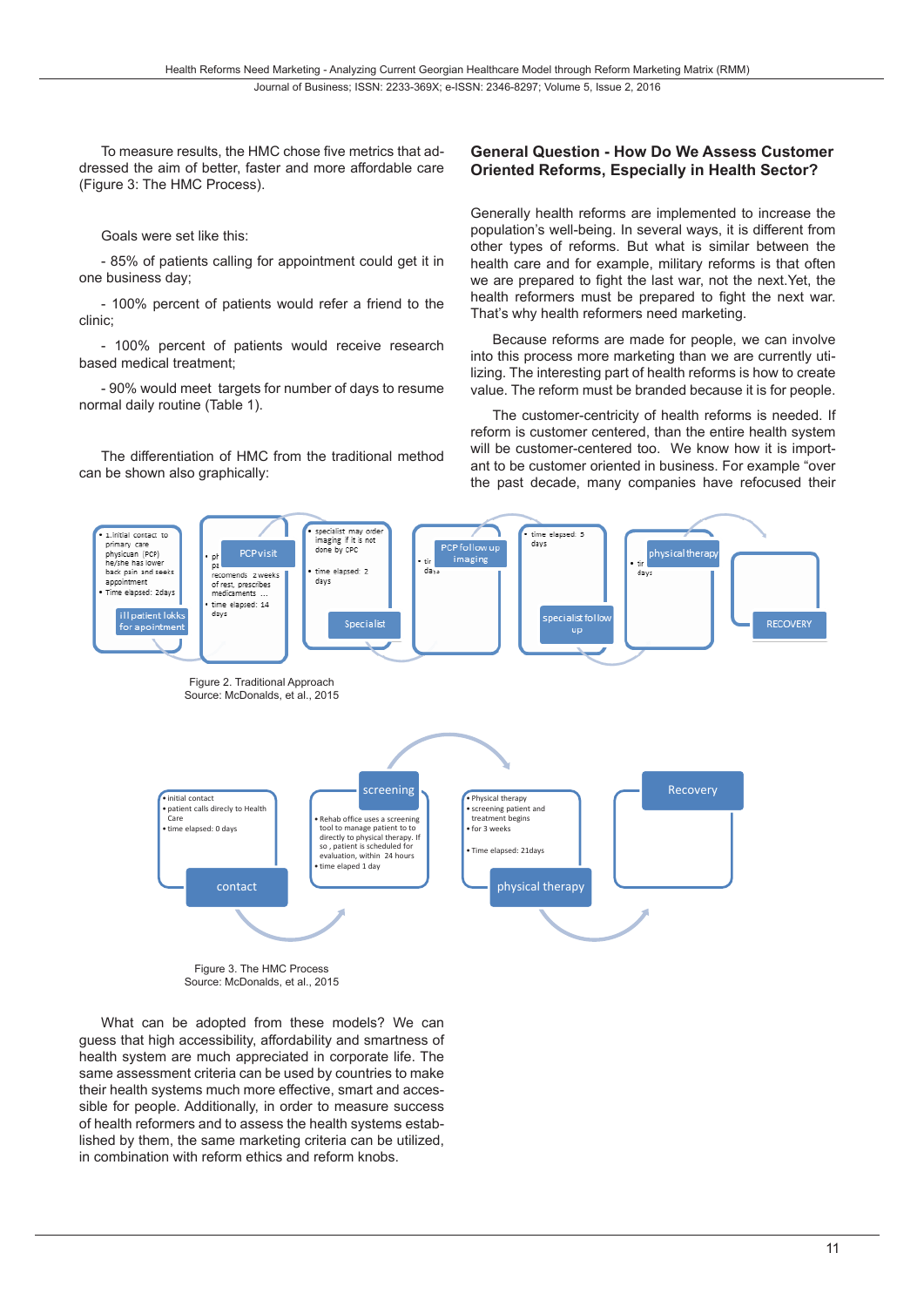structures on customer segments rather than products – about 30% of the Fortune 500 firms, including Intel, IBM, and American Express, have done so" (Harvard Business Review, 2015). In addition, "the researchers theorize that younger people have had fewer chances to define themselves professionally, so they see an immediate benefit to being identified with a respected brand" (Harvard Business Review, 2015, p.24). So reforms and especially Health Reforms must be brands. People must elaborate some emotional appeal to reforms as they have established some attitude to brands.

To find methods to evaluate health systems, established by health reformers, we can once again recall private sector and Intel's approach. Taking into consideration Intel's approach to more customer- driven insurance, we can say that a new, more marketing oriented method of health system reforming must be utilized.

About main drivers of health system changes, either in country or in company the following idea is agreeable: "Four broad forces are driving health reform in countries around the world. The first is raising costs in health care. In addition, there are rising expectations, as citizens demand more, both from government in general and from rising costs and higher expectations are occurring at a time in history when governments confront limits on the capacity to pay the costs of health care. These have arisen both for developing countries that have faced political instability and economic turmoil, and countries that have experienced many years of relative peace and prosperity. These limits represent the third driving force at play. The current worldwide reform debate is also influenced by a fourth driving force: growing skepticism about conventional approaches to the health sector" (Roberts, Hsiao, Berman, & Reich, 2002).

These authors (Roberts, et al., 2002) also suggest 5 control knobs to evaluate health reforms, which are:

- Financing – the money raising method, including taxes, insurance premiums, direct payments;

- Payment model to health providers;

- Organization, their structure, roles and functions, and how these providers operate internally;

- Regulation;

- Behavior includes efforts to influence what individuals do in relation to health and health care;

- Including both patients and providers (Roberts, et al., 2002).

So taking into consideration these 5 knobs, implemented by Roberts, Hsiao and others, we will add them marketing orientation through 4A-s some ground philosophy of the nation, country, and representing readiness for reforming of health.

# **The New Health Reform Marketing Model (RMM)**

"Judging health sector performance requires ethical analysis. …we introduce three major ethical perspectives as a basis for making such judgments: utilitarianism, liberalism, and communitarianism" (Roberts, et al., 2002). So in PMM model the ethical analysis and decisions of society have their important place. To use this model we need some steps:

- Before we start health reform analysis through RMM, we should study its utilitarianism, liberalism or communitarianism;

- 5 knobs of reform have their vertical formation in RMM. We add one more knob, which is – controlling. So five knobs became six in our matrix;

- 4A's have their horizontal formation in RMM;

- Before filling this matrix, we need research tools and experts who present their opinions on the 5 knobs and their 4 A's in reality;

- From 1 to 5 degrees, experts have a chance to evaluate accessibility of financing. If financing is well-accessible, experts write number 5, if accessibility is good to excellent, experts write 4, if accessibility of financing is average then experts write 3, if it is poor experts write 2, and if accessibility of financing is bad, experts write 1;

- The same can be said about acceptability, affordability, awareness for 5 knobs, started from financing, ending with controlling;

- We add one more question about experts' opinion about general public and its accessibility, acceptability, affordability and awareness to ethical directions of reform, for example – utilitarianism, liberalism and communitarianism. This question was added because in the 21st century there are some cases when nations do not fully share liberal values. How can health reforms be carried out in such countries?

- In RMM experts of health market assess not only reforms but systems established as a result of these reforms;

- Finally we calculate the total ranking of reforms, and establish total range of health systems (Table 2).

|  | Table2. Reform Brand Measuring Matrix - elaborated by author |  |
|--|--------------------------------------------------------------|--|
|  | (source: author)                                             |  |

|                | <b>Calculations</b>                                 |  |  |
|----------------|-----------------------------------------------------|--|--|
|                | Accessibility Acceptability Affordability Awareness |  |  |
| Financing      |                                                     |  |  |
| Payment        |                                                     |  |  |
| Organization   |                                                     |  |  |
| Requlation     |                                                     |  |  |
| Behavior       |                                                     |  |  |
| Control        |                                                     |  |  |
| Utilitarianism |                                                     |  |  |
| Total ranking  |                                                     |  |  |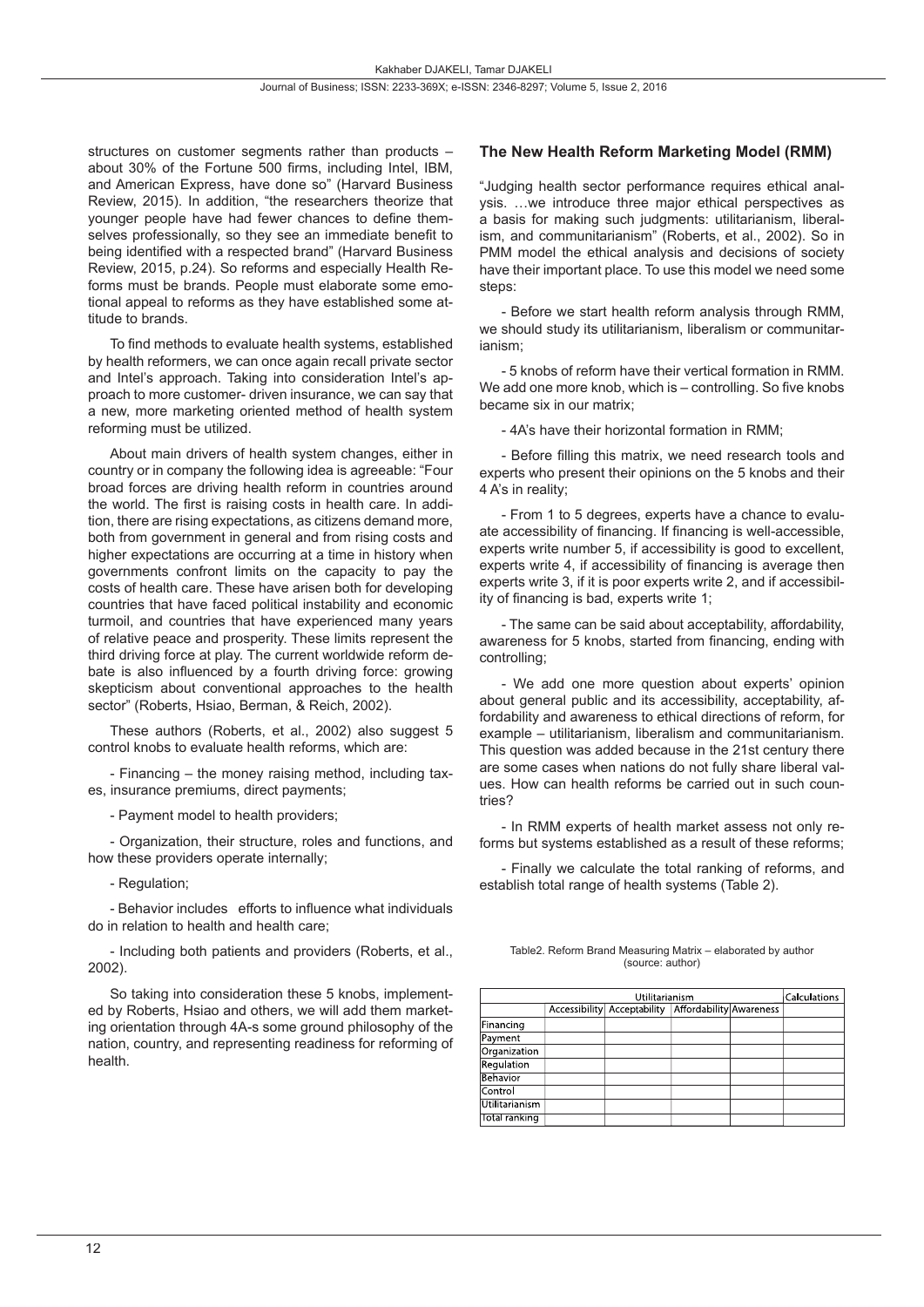| Liberalism       |               |                                                     |  |  |  |  |
|------------------|---------------|-----------------------------------------------------|--|--|--|--|
|                  |               | Accessibility Acceptability Affordability Awareness |  |  |  |  |
| Financing        |               |                                                     |  |  |  |  |
| Payment          |               |                                                     |  |  |  |  |
| Organization     |               |                                                     |  |  |  |  |
| Regulation       |               |                                                     |  |  |  |  |
| Behavior         |               |                                                     |  |  |  |  |
| Control          |               |                                                     |  |  |  |  |
| Liberalism       |               |                                                     |  |  |  |  |
| Total ranking    |               |                                                     |  |  |  |  |
| Communitarianism |               |                                                     |  |  |  |  |
|                  | Accessibility | Acceptability   Affordability   Awareness           |  |  |  |  |
| Financing        |               |                                                     |  |  |  |  |
| Payment          |               |                                                     |  |  |  |  |
| Organization     |               |                                                     |  |  |  |  |
| Regulation       |               |                                                     |  |  |  |  |
| Behavior         |               |                                                     |  |  |  |  |
| Control          |               |                                                     |  |  |  |  |
| Communitarianism |               |                                                     |  |  |  |  |
| Total ranking    |               |                                                     |  |  |  |  |

# **The Delphi Research of Health Reforms in Georgia Using Reform Measuring Matrix (RMM)**

The Research had two goals: first, to understand the nature and meaning of Health Reforms of Georgia and the second, to calculate their ranking through RMM.

As a research approach, the famous Delphi method was used in order to gain expert views and opinions on the issue of reforming. The information obtained through this qualitative method enabled us to establish prerequisites for the successful establishment of the RMM. Using Delphi method, completed in 2 stages, 37 health experts who write about health were asked to answer questions electronically.

The Delphi marketing research method summarizes opinions and judgments obtained to formulate opinion. "This method is useful to a wide range of problems, provides a focused interaction between people who are geographically dispersed, and also allows exchange of ideas between people from different disciplines. The research conducted through the Delphi method provides quantitative and qualitative results" (Denisa & Dado, 2013). The rate of questionnaires' return was 66% percent.

# **Ranking of Health Reforms According Research Results**

Experts participating in our Delphi survey evaluated each reform's knobs. This was done according to their accessibility, acceptability, affordability and awareness. Experts tried to grade them according to the assessment criteria of 1 to 5 degrees. Five was excellent assessment. In the second stage of Delphi research, the researchers once again sent experts not only their own assessments but the assessments of their colleagues participating in the same survey. So experts had a chance to think about their opinion and change something if they wanted. In the final stage we received final versions of expert's assessments about reforms knobs and their 4 A's. The researchers calculated deviant for each 4A. To calculate utilitarian health reform's degree, for example, asimple formula was used:

Total Ranking of reform (S) = S financing + S Payment +

S Organization + S Regulation + S Behavior + S Control + S Utilitarianism (Table 3).

Table3. Reform Brand Measuring Matrix (source: author)

|                   | Calculations |                                                     |        |       |                  |
|-------------------|--------------|-----------------------------------------------------|--------|-------|------------------|
|                   |              | Accessibility Acceptability Affordability Awareness |        |       |                  |
| Financing F       | A(F)         | ACCEPT(F)                                           | AFF(F) | Aw(F) | S Financing      |
| Payment P         | A(P)         | ACCEPT(P)                                           | AFF(P) | Aw(P) | S Payment        |
| Organization O    | A(O)         | ACCEPT(O)                                           | AFF(O) | Aw(O) | S Organization   |
| Regulation R      | A(R)         | ACCEPT(R)                                           | AFF(R) | Aw(R) | S Regulation     |
| <b>Behavior B</b> | A(B)         | ACCEPT(B)                                           | AFF(B) | Aw(B) | S Behavior       |
| Control C         | A(C)         | ACCEPT(C)                                           | AFF(C) | Aw(C) | S Control        |
| Utilitarianism U  | A(U)         | ACCEPT(U)                                           | AFF(U) | Aw(U) | S Utilitarianism |
| Total ranking     |              |                                                     |        |       |                  |

Experts participating in the research have assessed health reforms in the way (Table 4):

Table 4. Three Health Reforms in Georgia and their Assessment

| Utilitarianism<br>1st Reform 1994-1997                                               |                |                                           |                         |                 | Calculations   |
|--------------------------------------------------------------------------------------|----------------|-------------------------------------------|-------------------------|-----------------|----------------|
| Reform 5+1 knobs Accessibility                                                       |                | Acceptability   Affordability   Awareness |                         |                 |                |
| Financing                                                                            | 0              | 0                                         | 0                       | 1               | 1              |
| Payment                                                                              | 1              | 1                                         | 1                       | 1               | 4              |
| Organization                                                                         | 1              | 1                                         | 1                       | 1               | 4              |
| Regulation                                                                           | 1              | 1                                         | 1                       | $\overline{2}$  | $\overline{5}$ |
| Behavior                                                                             | $\overline{2}$ | 1                                         | 1                       | $\overline{2}$  | $\overline{6}$ |
| Control                                                                              | $\overline{2}$ | $\overline{2}$                            | 1                       | $\overline{2}$  | 7              |
| <b>Utiliarianism</b>                                                                 | $\overline{2}$ | 2                                         | 2                       | 1               |                |
| <b>Total Ranking</b>                                                                 | 9              | $\overline{\mathbf{g}}$                   | 7                       | 10              | 34             |
|                                                                                      |                |                                           |                         |                 |                |
| 2nd reform 2007-2012                                                                 |                | Liberalism                                |                         |                 |                |
| Reform 5+1knobs Accessibility                                                        |                | Acceptability                             | Affordability Awareness |                 |                |
| Financing                                                                            | 5              | 5                                         | 5                       | 3               | 18             |
| Payment                                                                              | 3              | 3                                         | 3                       | 3               | 12             |
| Organization                                                                         | 4              | 4                                         | 5                       | 4               | 17             |
| Regulation                                                                           | 4              | 4                                         | 5                       | 4               | 17             |
| Behavior                                                                             | 3              | 3                                         | $\overline{5}$          | 3               | 14             |
| Control                                                                              | 3              | 3                                         | $\overline{3}$          | 3               | 12             |
| Liberalism                                                                           | $\overline{2}$ | $\overline{2}$                            | $\overline{2}$          | $\overline{2}$  | 8              |
| <b>Total Ranking</b>                                                                 | 24             | 24                                        | $\overline{28}$         | $\overline{22}$ | 98             |
|                                                                                      |                |                                           |                         |                 |                |
| Communitarianism<br>3rd reform 2012-2016<br>Acceptability   Affordability  Awareness |                |                                           |                         |                 |                |
| Reform 5+1knobs Accessibility                                                        |                |                                           |                         |                 |                |
| Financing                                                                            | 4              | 4                                         | 4                       | 4               | 16             |
| Payment                                                                              | 5              | 5                                         | 5                       | 4               | 19             |
| Organization                                                                         | 4              | 4                                         | 4                       | 4               | 16             |
| Regulation                                                                           | 4              | 5                                         | 5                       | 4               | 18             |
| <b>Behavior</b>                                                                      | 4              | 5                                         | 4                       | 4               | 17             |
| Control                                                                              | 4              | 4                                         | 5                       | 5               | 18             |
| Communitarianism                                                                     | 5              | 5                                         | 5                       | 5               | 20             |
| <b>Total Ranking</b>                                                                 | 30             | $\overline{32}$                           | $\overline{32}$         | 30              | 124            |

So, the first health reform received the score of 34. The second health reform, which had more liberal appeal, received 98. The third health reform, however, received the highest score of 124.

### **Discussion – The Criteria for Marketing Exchange Incorporated in the Reform**

As we know, exchange is the main concept of marketing since 1950. Buurma, backed by the concept of Koster (Koster, 1991), established nine general criteria for the marketing exchange (Buurma, 2008). Based on their criteria, I identify and suggest three different bands of criteria, different for utilitarian, liberal, or communitarian type of health reforms (Table 5).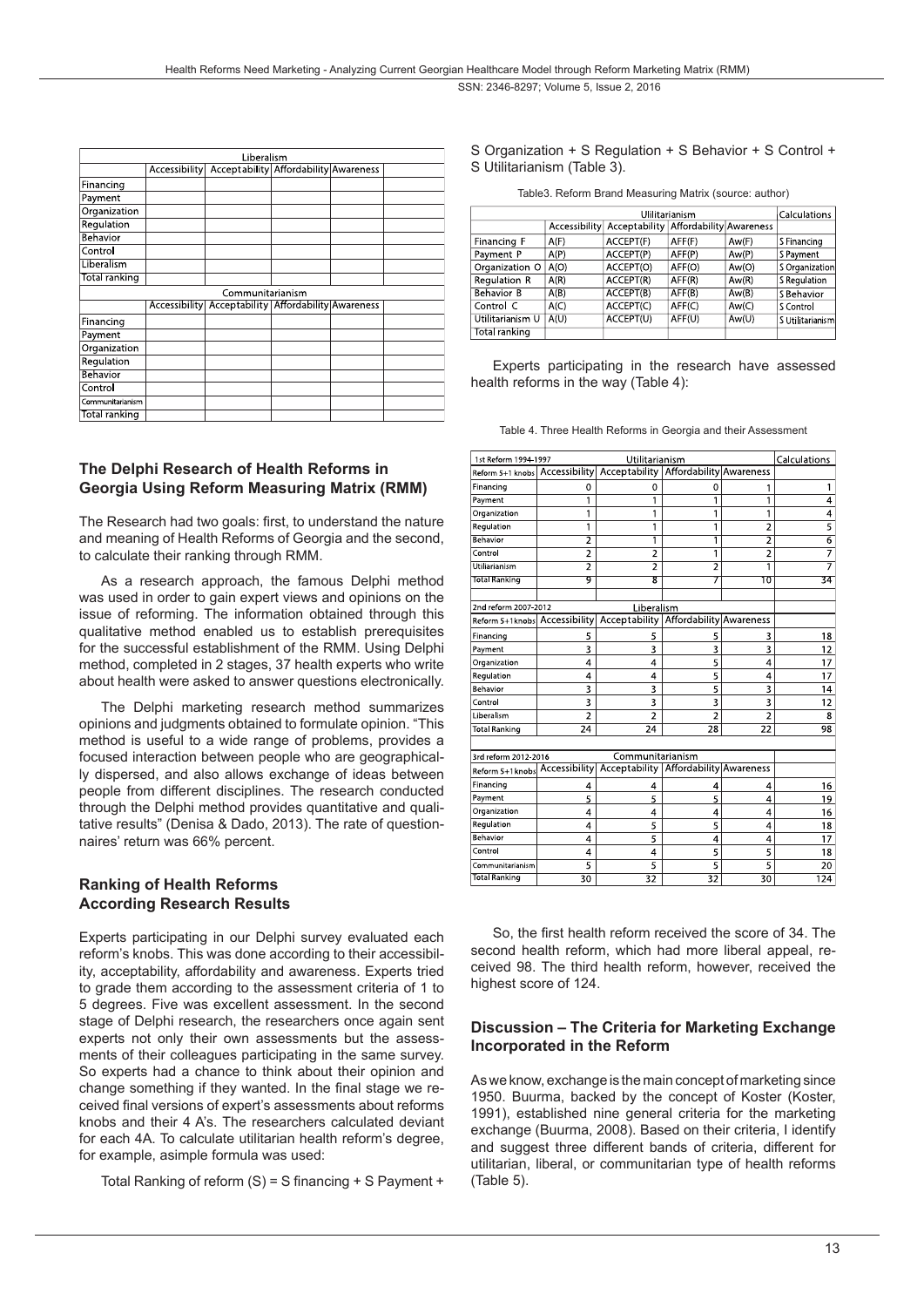| Utilitarian character of<br>health reforming                                         | Liberal charachter of<br>health reforming                                                                                                | Communitarian charachter<br>of health reforming                                                            |
|--------------------------------------------------------------------------------------|------------------------------------------------------------------------------------------------------------------------------------------|------------------------------------------------------------------------------------------------------------|
| Parties involved by<br>rational choice                                               | Parties involved by<br>best choice                                                                                                       | Parties involved by<br>communitarian choice                                                                |
| More government<br>responsibility and<br>less mutuality                              | 100%<br>mutuality                                                                                                                        | <b>Balanced mutuality</b>                                                                                  |
| Reform goals and<br>objectives backed by<br>government and politics                  | Reform goals and objectives<br>backed by free choice of<br>suppliers, financiers,<br>demanders, controllers,<br>general public and media | Reform goals and objectives<br>balanced between<br>communities and their<br>majoritarian and plural groups |
| Non to lose not to<br>lose philosophy                                                | Win to win philosophy                                                                                                                    | Nothing to lose and win<br>to win philosophy                                                               |
| Propaganda type of<br>communication                                                  | Interactive free<br>communication                                                                                                        | Free traditional<br>communication                                                                          |
| Legitimacy: on power<br>of political winner                                          | Legitimacy: on free choice<br>and rights of plural<br>groups/persons                                                                     | Legitimacy: on good faith,<br>traditional points of view,<br>communal/national values                      |
| Rights and obligations:<br>prescribed by<br>administration and<br>followed by people | Rights and obligations:<br>as free agreement<br>between sides and their<br>ambassadors                                                   | Rights and obligations<br>prescribed by<br>communities, people                                             |
| Claims of parties:<br>sanctions are disposed<br>inside the system                    | Claims of parties:<br>sanctions are disposed<br>by civil court                                                                           | Claims of parties:<br>sanctions are disposed<br>by civil court or state<br>administration                  |

Table 5. Criteria for Marketing Exchange for Health Reforming According Utilitarian, Liberal and Communitarian Ethics

#### **Policy Recommendations**

According to the research and established concepts, we can have the following suggestions:

- The customer-centricity of Health Reforms is in great need. If reform is customer centered, then the entire health system will be customer-centered too;

- Because reforms are carried out for people, we can involve more marketing in this process than we are currently utilizing. The interesting part of health reforms is how to create value. The reform must be branded because it needs to appeal to the people;

- The case of Intel about the implementation of new Health System is not meant to suggest, however, that companies like this can or should take the place of government to carry out health reform properly. Nor is it meant to suggest that private organizations, profit or nonprofit entities are without problems. Only it seems reasonable that they plan their activities according to the market, using their business, marketing, and branding skills. As Intel knows its workers well, Health reformers must too know their people. The social behavior of citizens should not be treated in isolation by the health reformers. So the health reformers must understand what kind of population they have: more liberal, more utilitarian, or more communitarian?

- The theory of social motivation and perception (Koschnick,1995), combined with the concept of 4 A's,extends the health reform process according to the socialization process, especially as it is examined by person, his/her family, friends, relatives, and community members;

- Reform Marketing Matrix RMM has its advantages only if the general public and their leaders decide to build customer/patient/people oriented national health system;

- Power of global mass demand can be used by the next political leaders to establish more liberal systems of health care, based on collaborative approaches between providers, financiers, payers and controllers like it was done by Intel Corporation. The Reform Marketing Matrix can help the next reformers to put marketing into reforms and achieve greater goals.

#### **Conclusion**

Reformers around the world must touch the hearts of their customers, who are of course their people. How can they do this? An increasing number of nonprofit organizations have begun to use marketing logic as a means to furthering their goals, products, services and ideas. Even churches have been advised by marketers on how to increase their membership and raise money. For social events, Advertising Council of America has carried out social campaigns like: "keep America beautiful", "join the Peace Corps", "buy stocks", "go to college", and etc. Marketing knowledge and social branding have become crucial for success.

If we plan health reform according to the tools of marketing, social marketing and nonprofit marketing, we will have great results. First of all, we will plan health reform for the customers.

It is obvious that social behavior of citizens cannot be treated in isolation by the health reformers. During the initial planning, health reformers must know their society: what kind of population they have - liberal, utilitarian, or communitarian.

Our approach is not only a measuring tool of health reforming, it is also a planning tool. The Reform Marketing Matrix (RMM) can help reformers plan well, and measure their success during the reforming process.

#### **References**

Acts of Ministry of Labor, Health & Social Affairs of Georgia. (2014).

Buurma, H. (2008). Public policy marketing: marketing exchange in the public sector. In E. Parsons, P. Maclaran, M. Tadajewski (Ed.), Nonprofit marketing.

Collins, T. (2003). The aftermath of health sector reform in the republic of Georgia: effects on people's health. *Journal of Community Health*, 28(2), 12-13.

Collins, T. (2005). The aftermath of health sector reform in the republic of Georgia: effects on people's health. *Journal of Community Health*, 28.